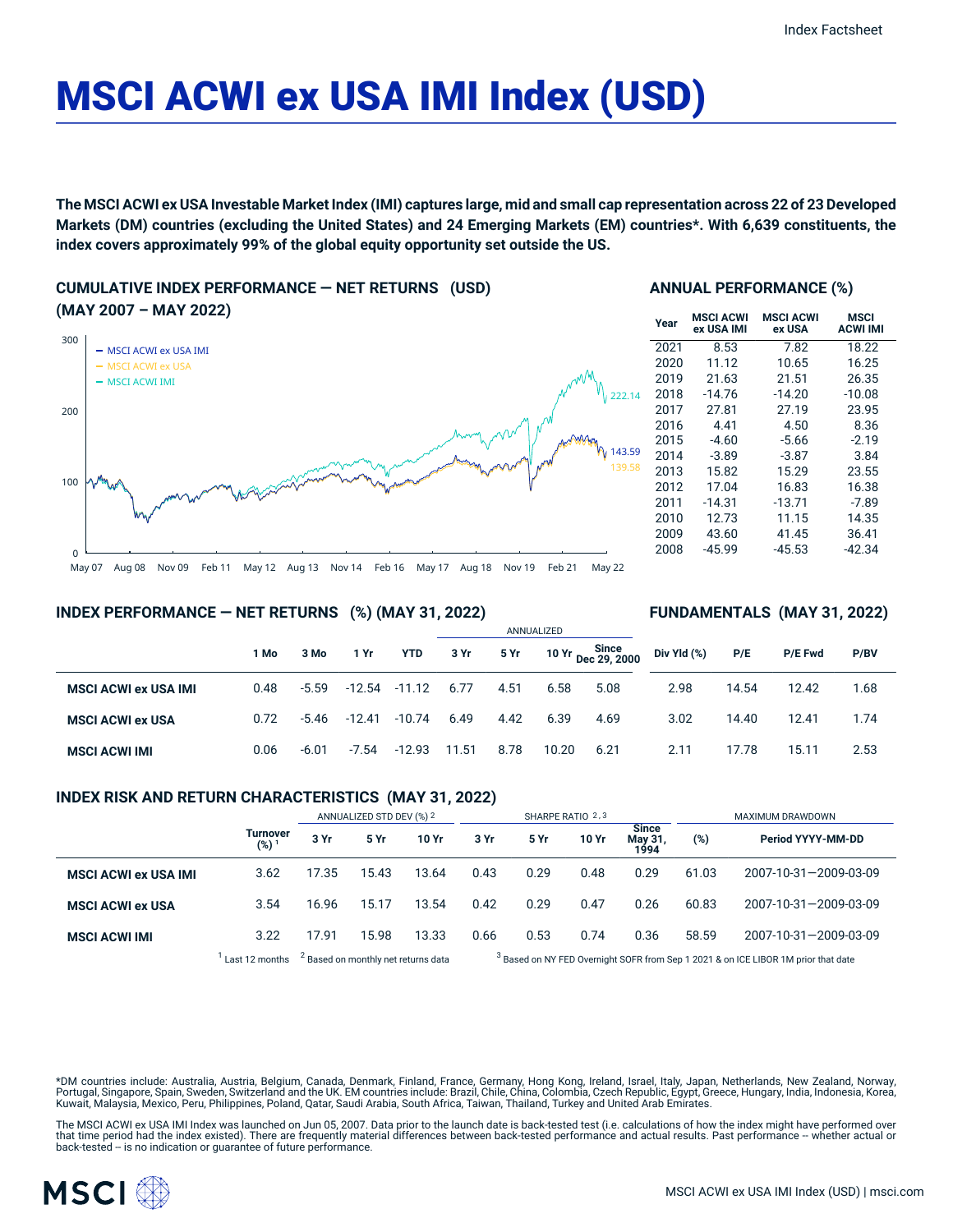## **INDEX CHARACTERISTICS**

## **TOP 10 CONSTITUENTS**

MAY 31, 2022 Index Factsheet

|                     | <b>MSCI ACWI ex USA IMI</b>   |                          | <b>Country</b> | <b>Float Adj Mkt</b>  | Index        | <b>Sector</b>       |
|---------------------|-------------------------------|--------------------------|----------------|-----------------------|--------------|---------------------|
| Number of           | 6,639                         |                          |                | Cap<br>(USD Billions) | $Wt.$ $(\%)$ |                     |
| <b>Constituents</b> |                               | TAIWAN SEMICONDUCTOR MFG | TW             | 475.28                | 1.70         | Info Tech           |
|                     | <b>Mkt Cap (USD Millions)</b> | <b>NESTLE</b>            | <b>CH</b>      | 343.60                | 1.23         | <b>Cons Staples</b> |
| <b>Index</b>        | 27,896,572.30                 | TENCENT HOLDINGS LI (CN) | <b>CN</b>      | 266.17                | 0.95         | Comm Srvcs          |
| Largest             | 475,278.64                    | SAMSUNG ELECTRONICS CO   | <b>KR</b>      | 260.18                | 0.93         | Info Tech           |
| <b>Smallest</b>     | 18.04                         | ROCHE HOLDING GENUSS     | <b>CH</b>      | 239.23                | 0.86         | <b>Health Care</b>  |
| Average             | 4.201.92                      | ASML HLDG                | <b>NL</b>      | 237.33                | 0.85         | Info Tech           |
| <b>Median</b>       | 876.66                        | <b>SHELL</b>             | GB             | 230.60                | 0.83         | Energy              |
|                     |                               | <b>ASTRAZENECA</b>       | GB             | 204.10                | 0.73         | <b>Health Care</b>  |
|                     |                               | <b>NOVARTIS</b>          | <b>CH</b>      | 198.54                | 0.71         | <b>Health Care</b>  |
|                     |                               | ALIBABA GRP HLDG (HK)    | <b>CN</b>      | 186.24                | 0.67         | <b>Cons Discr</b>   |
|                     |                               | Total                    |                | 2.641.27              | 9.47         |                     |

## **FACTORS - KEY EXPOSURES THAT DRIVE RISK AND RETURN MSCI FACTOR BOX**



## **SECTOR WEIGHTS**



## **MSCI FaCS**



broad global index - MSCI ACWI IMI.

Neutral factor exposure (FaCS = 0) represents MSCI ACWI IMI.

## **COUNTRY WEIGHTS**